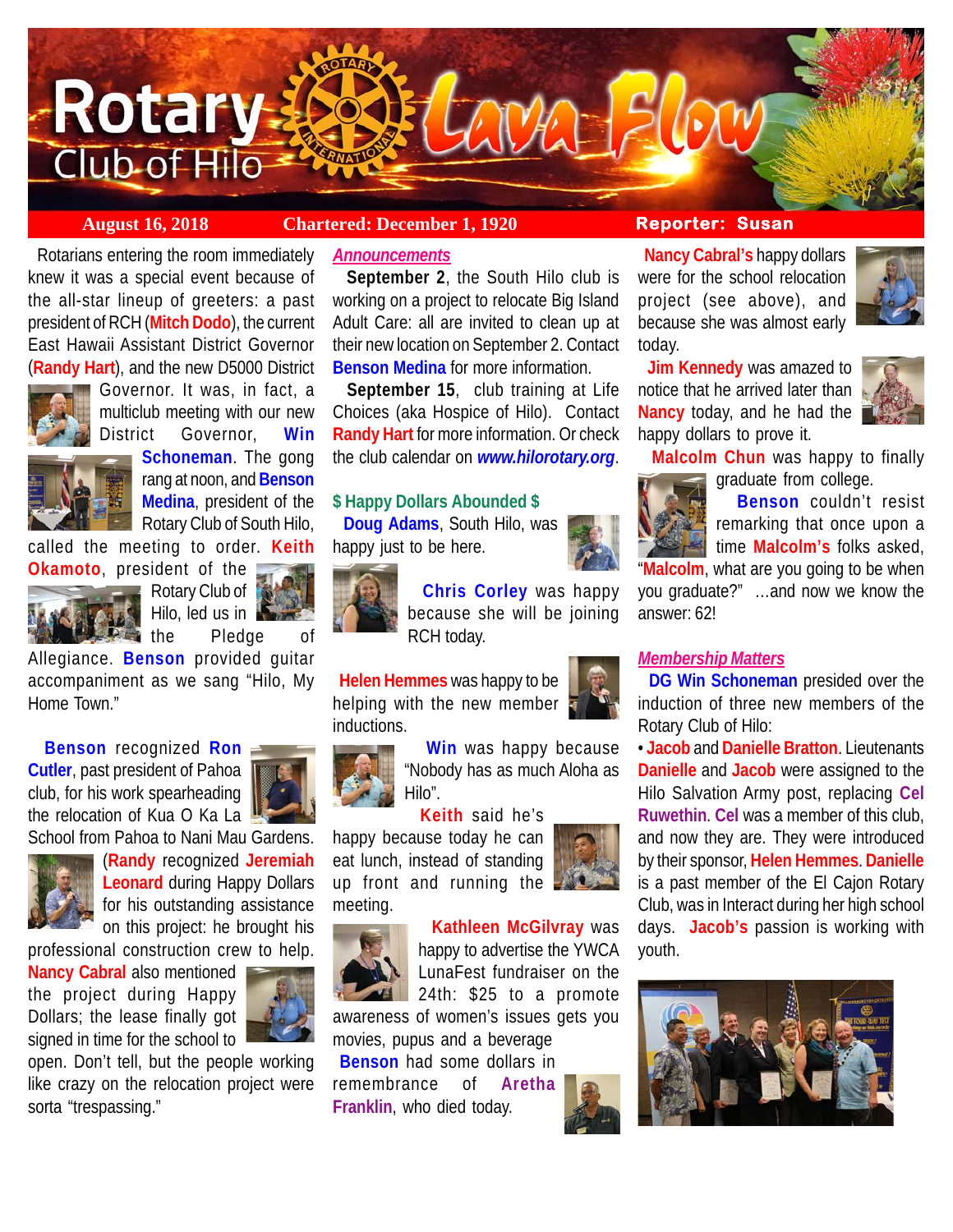# *Birthdays:*

**Corey Kawamoto** August 1 **Misti Tyrin** August 1 **Tina Jimenez** August 13 **Skye Czember** August 20 **Jerry Watanabe** August 28 **Galen Ichinose** August 29 **Debra Teichman** August 30

#### *Club Anniversary:*

**Donald Straney** August 3, 2010 (8) **Malcolm Chun** August 5, 2016 (2) **Jeremiah Leonard** August 5, 2016 (2) **Jen Tanouye** August 5, 2016 (2) **Anita Tatum** August 5, 2016 (2) **Kui Costa** August 6, 2010 (8) **Wally Wong** August 6, 2010 (8) **Cel Ruwethin** August 12, 2011 (7) **Skye Czember** August 25, 2017 (1) **Marcia Prose** August 29, 2014 (4)

#### *Wedding Anniversary:*

**Gail & Gordon Takaki** August 2 (38) **Jeremiah & Toni Leonard** August 5 (2) **Tina & Thomas Jimenez** August 6 (36) **Atsuko & Mike Winston** August 28 (40)

### *Announcements:*

**August 24 - Stacy Haumea Diabetes Education**

### *Rotary Club of Hilo Board of Directors* **2018 – 2019:**

- President **Keith Okamoto** • Past President – **Steve Handy**
- President Elect **Anna Liu**
- Vice President **Mitch Dodo**
- Co-Secretary **Treena Breyfogle**
- Co-Secretary **Jan Tanouye**
- Treasurer **Corey Kawamoto**
- Sergeant at Arms – **Genie Phillips**
- Rotary Foundations **Malcolm Chun**
- Membership **Connie Ichinose**
- Public Relations **Marcia Prose**
- International Service **Sally O'Brien**
- Community Service **Wally Wong**
- Vocational Service **Bobby Stivers-Apiki**
- Club Service **Kerry Glass**
- New Generations **Brittany Luna** • Program Chair – **Mike Meyer**
- Attendance Chair **Judy Gibson**
- Lava Flow Chair **Susan Munro**
- Greeters **Cathy Gray**
- **Foundation Chairpersons:**
- Hilo Rotary Club Foundation **Tim Beatty**
- Hawaii Rotary YouthFoundation **Mitchell Dodo**
- Sunao WadaFoundation **Mitchell Dodo**

# • **Chris Corley** was introduced by her sponsor, **Charlene Meyers**. **Chris** is a geologist, with a resume that



includes various air bases, the State of Hawaii,

Costco, Home Depot, and the Hawaii County Planning department. She's writing a book.

# *Membership certificates:*

- **Kevin Wilcox**, South Hilo, 11 years
- **Skye Czember**, 1 year
- **Malcolm Chun**, 2 years,
- **Jen Tanouye**, 2 years,
- **Marcia Prose**, 4 years **Paul Harris Fellow** awards:
- **Cathy Gray**, Paul Harris Fellow certificate and pin
- **Keith Okamoto**, Paul Harris +1 pin



• **Kevin Wilcox** and **Tom Yeh**

each got next-level Paul Harris, thanks to the stash of points turned over to the South Hilo club by departing Rotarian **Dave Hurd.**

**Win** skipped his prepared remarks, and instead took questions from the audience:



The **2020 Rotary International Convention in Honolulu**. Planning is underway; Hawaii has been certified by RI to be able to hold a convention. The event will be different from other conventions, with shorter sessions and more emphasis on letting convention-goers experience the state. There will be

two venues, the Convention Center and the Hilton. There will be three opening sessions, because no room in the area is large enough. There will be pre and post tours for convention goers. Neighbor island clubs will be asked to partner with Oahu clubs to create events for attendees.

# **After Polio?**

 **Bob Fox** asked what's next after polio is eradicated. **Win** says the project isn't done yet, we have lost a little ground this year, in some countries. We are fine-tuning some steps -- for instance, going back to inoculations in some places. **Win** says there probably not be another giant project like polio eradication. Instead, water and sanitation will continue to be important areas of focus.

# **Recruiting new members.**

 **Win** says Rotary is wants us to refocus slightly – instead trying hard to recruit, we should instead have the kind of clubs where the current members' passions just naturally inspire new people to join. **Mike Meyer** agreed, and talked about his experience back when he was new to the club.

And at 1PM precisely, **Ron Cutler** led us in the **Four Way Test**, and the meeting was adjourned.